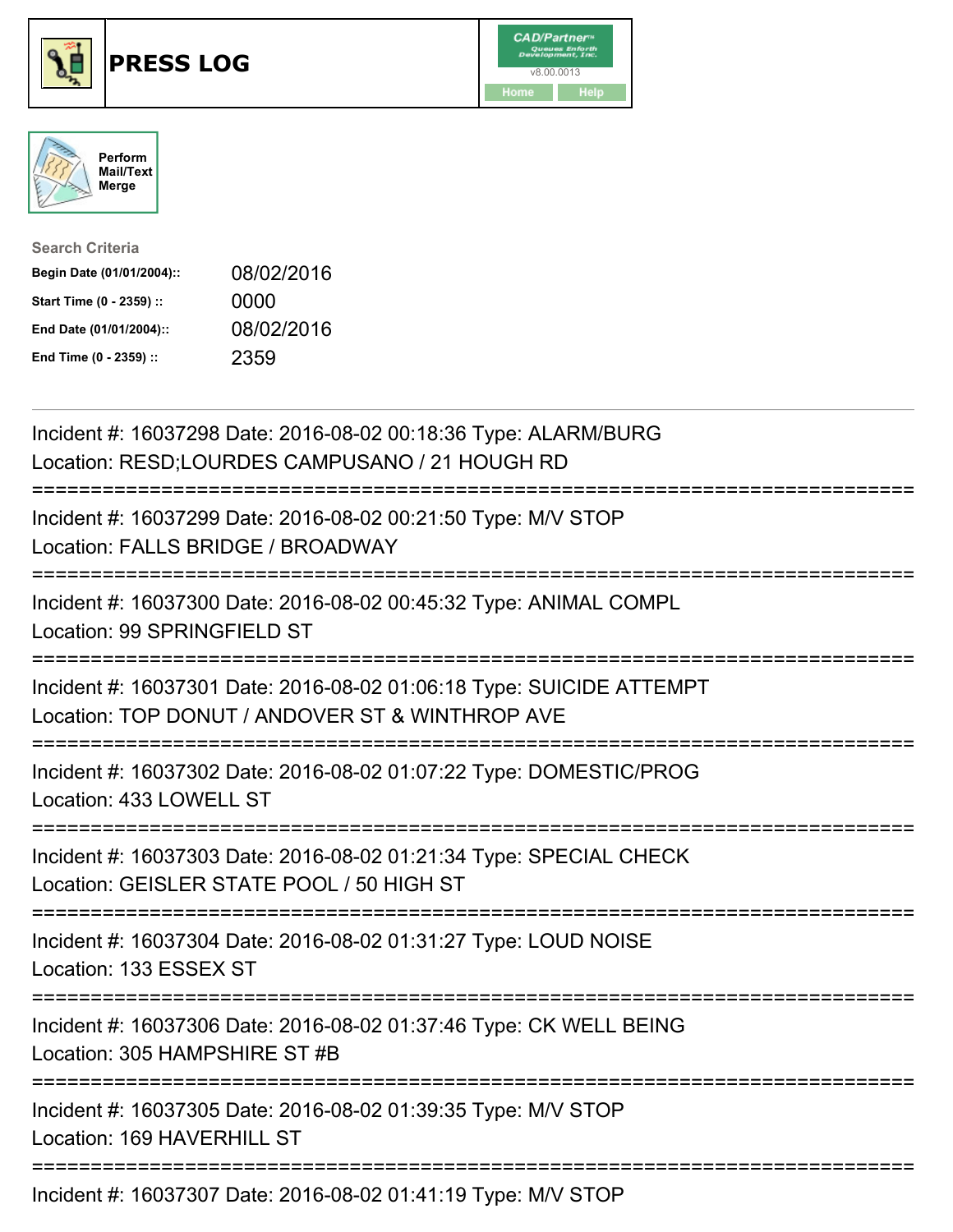Location: HAVERHILL ST & MILTON ST =========================================================================== Incident #: 16037308 Date: 2016-08-02 01:44:55 Type: M/V STOP Location: E HAVERHILL ST & PROSPECT ST =========================================================================== Incident #: 16037309 Date: 2016-08-02 01:45:58 Type: M/V STOP Location: SOUTH LAWRENCE EAST SCHOOL / 165 CRAWFORD ST =========================================================================== Incident #: 16037311 Date: 2016-08-02 01:46:48 Type: SUS PERS/MV Location: 100 OSGOOD ST =========================================================================== Incident #: 16037310 Date: 2016-08-02 01:49:00 Type: M/V STOP Location: 700 ESSEX ST =========================================================================== Incident #: 16037312 Date: 2016-08-02 02:05:21 Type: M/V STOP Location: TOW OF M/V / AMESBURY ST & LOWELL ST =========================================================================== Incident #: 16037313 Date: 2016-08-02 02:20:46 Type: M/V STOP Location: COMMON ST & FRANKLIN ST =========================================================================== Incident #: 16037314 Date: 2016-08-02 02:25:47 Type: M/V STOP Location: EUTAW ST & FITZ ST =========================================================================== Incident #: 16037315 Date: 2016-08-02 02:36:54 Type: M/V STOP Location: S UNION ST & WINTHROP AV =========================================================================== Incident #: 16037316 Date: 2016-08-02 02:38:43 Type: SPECIAL CHECK Location: MELROSE ST =========================================================================== Incident #: 16037317 Date: 2016-08-02 02:42:23 Type: SUS PERS/MV Location: 2 HAMPSHIRE ST =========================================================================== Incident #: 16037318 Date: 2016-08-02 03:25:19 Type: M/V STOP Location: 233 HAVERHILL ST =========================================================================== Incident #: 16037319 Date: 2016-08-02 04:12:43 Type: BUILDING CHK Location: 290 MERRIMACK ST =========================================================================== Incident #: 16037320 Date: 2016-08-02 04:16:56 Type: M/V STOP Location: 290 MERRIMCK =========================================================================== Incident #: 16037321 Date: 2016-08-02 04:34:59 Type: M/V STOP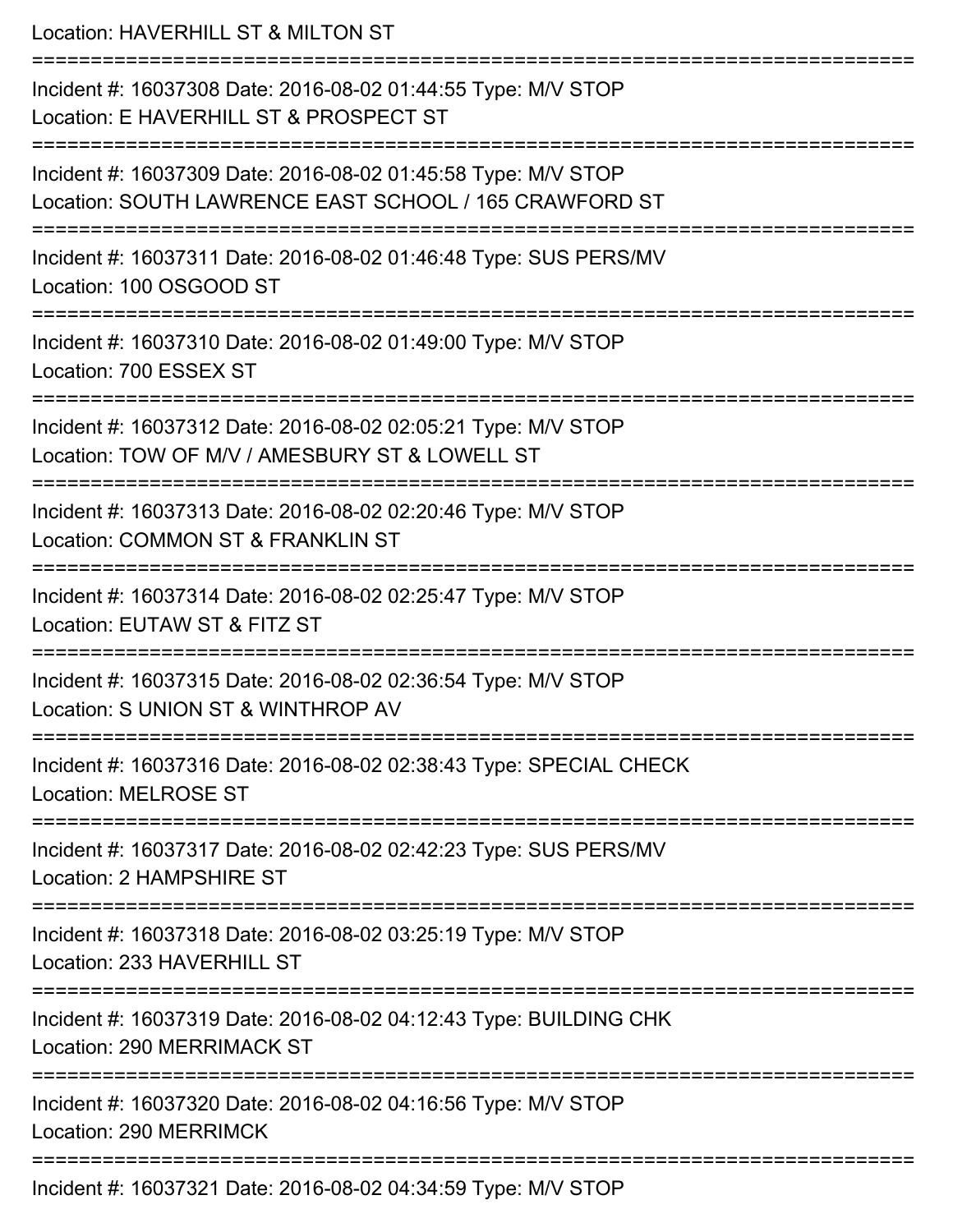| Incident #: 16037322 Date: 2016-08-02 04:44:23 Type: BUILDING CHK<br>Location: NESC FEDERAL CREDIT UNION / 14 AMESBURY ST |
|---------------------------------------------------------------------------------------------------------------------------|
| Incident #: 16037323 Date: 2016-08-02 05:18:46 Type: ALARM/BURG<br>Location: 30 ABBOTT ST                                 |
| Incident #: 16037324 Date: 2016-08-02 05:44:21 Type: AUTO ACC/NO PI<br>Location: PARK ST & TENNEY ST                      |
| Incident #: 16037325 Date: 2016-08-02 05:48:29 Type: TOW/REPOSSED<br>Location: 12 FOREST ST                               |
| Incident #: 16037326 Date: 2016-08-02 06:41:48 Type: M/V STOP<br>Location: HAMPSHIRE ST & LOWELL ST                       |
| Incident #: 16037327 Date: 2016-08-02 06:48:30 Type: M/V STOP<br>Location: HAMPSHIRE ST & LOWELL ST                       |
| Incident #: 16037328 Date: 2016-08-02 06:48:30 Type: MEDIC SUPPORT<br>Location: 74 BUTLER ST #3 FL 8                      |
| Incident #: 16037329 Date: 2016-08-02 07:02:24 Type: M/V STOP<br>Location: COMMON ST & HAMPSHIRE ST                       |
| Incident #: 16037330 Date: 2016-08-02 07:18:49 Type: M/V STOP<br>Location: HAMPSHIRE ST & LOWELL ST                       |
| Incident #: 16037331 Date: 2016-08-02 07:24:27 Type: CLOSE STREET<br>Location: ERVING AV & HAMPSHIRE ST                   |
| Incident #: 16037332 Date: 2016-08-02 07:42:01 Type: SUS PERS/MV<br>Location: 35 BUSWELL ST                               |
| Incident #: 16037333 Date: 2016-08-02 07:51:41 Type: M/V STOP<br><b>Location: 201 MERRIMACK ST</b>                        |
| Incident #: 16037334 Date: 2016-08-02 08:03:34 Type: ALARMS<br>Location: C1 BUFFET / 73 WINTHROP AV                       |
| Incident #: 16037335 Date: 2016-08-02 08:11:33 Type: MEDIC SUPPORT                                                        |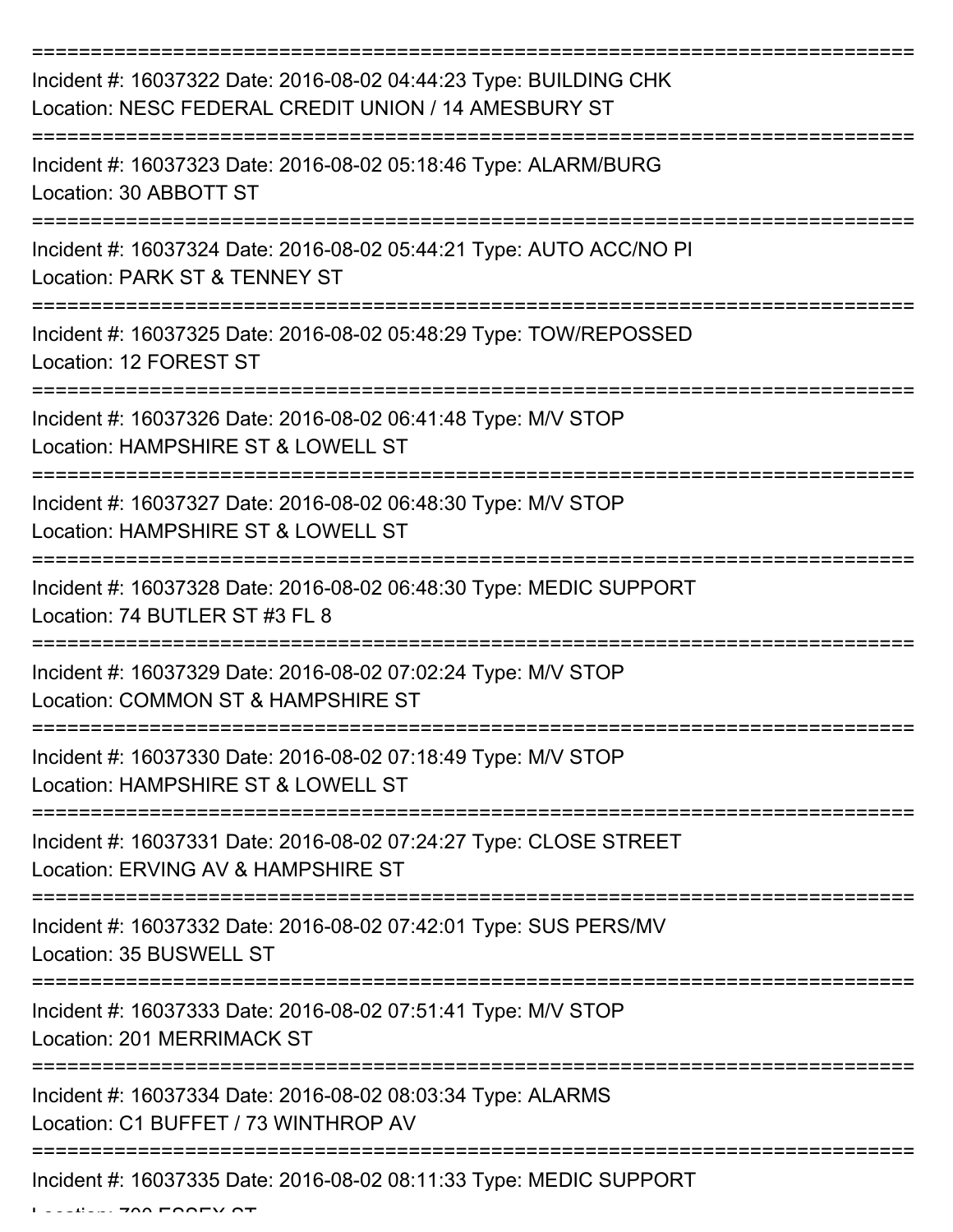| Incident #: 16037336 Date: 2016-08-02 08:17:15 Type: 209A/SERVE<br>Location: 90 LOWELL ST             |
|-------------------------------------------------------------------------------------------------------|
| Incident #: 16037337 Date: 2016-08-02 08:18:58 Type: 209A/SERVE<br>Location: 90 LOWELL ST             |
| Incident #: 16037338 Date: 2016-08-02 08:24:29 Type: 209A/SERVE<br>Location: 90 LOWELL ST             |
| Incident #: 16037339 Date: 2016-08-02 08:27:05 Type: 209A/SERVE<br>Location: 10B CAMELLA TEOLI WY     |
| Incident #: 16037340 Date: 2016-08-02 08:27:59 Type: 209A/SERVE<br>Location: 19 CYPRESS ST            |
| Incident #: 16037341 Date: 2016-08-02 08:28:50 Type: MEDIC SUPPORT<br>Location: 621 ESSEX ST          |
| Incident #: 16037342 Date: 2016-08-02 08:39:52 Type: ANIMAL COMPL<br>Location: 367 HOWARD ST          |
| Incident #: 16037343 Date: 2016-08-02 08:57:26 Type: ALARMS<br>Location: C1 BUFFET / 73 WINTHROP AV   |
| Incident #: 16037344 Date: 2016-08-02 09:06:15 Type: 209A/SERVE<br>Location: 144 NEWBURY ST           |
| Incident #: 16037345 Date: 2016-08-02 09:11:22 Type: COURT DOC SERVE<br>Location: 16 CAMELLA TEOLI WY |
| Incident #: 16037346 Date: 2016-08-02 09:12:20 Type: M/V STOP<br>Location: AMESBURY ST & ESSEX ST     |
| Incident #: 16037347 Date: 2016-08-02 09:13:17 Type: PARK & WALK<br>Location: BRADFORD ST & BROADWAY  |
| Incident #: 16037348 Date: 2016-08-02 09:13:58 Type: M/V STOP<br>Location: PARKER ST & SALEM ST       |
| Incident #: 16037349 Date: 2016-08-02 09:18:59 Type: 209A/SERVE                                       |

Location: 07 IACKSON ST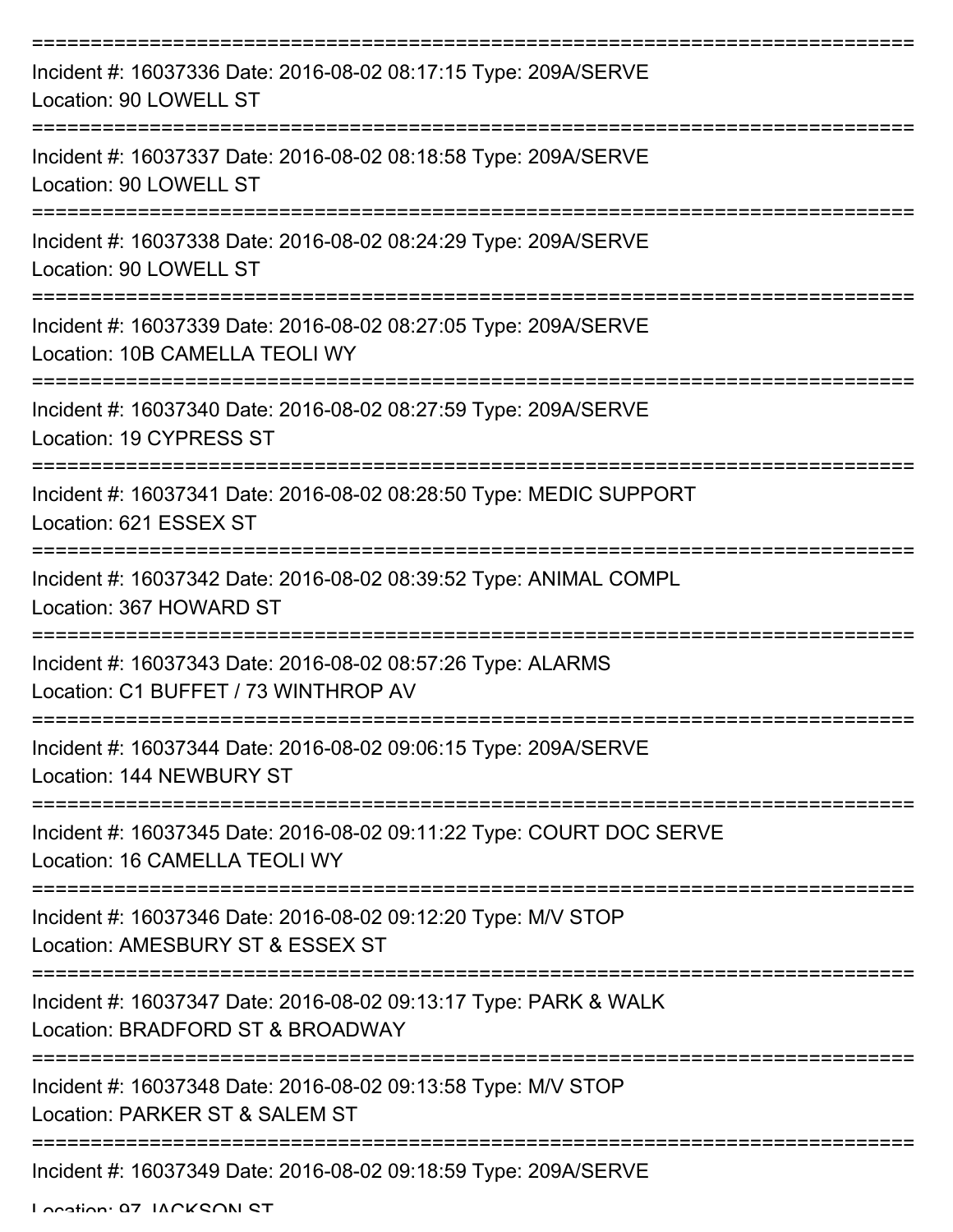| Incident #: 16037350 Date: 2016-08-02 09:21:48 Type: HARASSMENT<br>Location: 350 HAVERHILL ST #6                                       |
|----------------------------------------------------------------------------------------------------------------------------------------|
| Incident #: 16037351 Date: 2016-08-02 09:29:39 Type: NOTIFICATION<br>Location: 139 SALEM ST FL 1                                       |
| Incident #: 16037352 Date: 2016-08-02 09:39:32 Type: COURT DOC SERVE<br>Location: 2 RAILROAD ST                                        |
| Incident #: 16037353 Date: 2016-08-02 09:43:55 Type: COURT DOC SERVE<br>Location: 103 MAY ST<br>-------------------                    |
| Incident #: 16037354 Date: 2016-08-02 09:44:14 Type: ALARM/BURG<br>Location: NORTHEAST LEGAL AID AND JUSTICE CEN / 50 ISLAND ST FL 2ND |
| Incident #: 16037356 Date: 2016-08-02 09:47:29 Type: ANIMAL COMPL<br>Location: 362 ESSEX ST #205                                       |
| :===================================<br>Incident #: 16037355 Date: 2016-08-02 09:47:37 Type: COURT DOC SERVE<br>Location: 32 BUTLER ST |
| Incident #: 16037357 Date: 2016-08-02 09:53:07 Type: COURT DOC SERVE<br>Location: 44 IRENE ST                                          |
| Incident #: 16037358 Date: 2016-08-02 09:59:33 Type: M/V STOP<br>Location: MERRIMACK ST & S UNION ST                                   |
| Incident #: 16037359 Date: 2016-08-02 10:00:52 Type: GENERAL SERV<br>Location: 151 FERRY ST                                            |
| Incident #: 16037360 Date: 2016-08-02 10:07:27 Type: M/V STOP<br>Location: FRANKLIN ST & TREMONT ST                                    |
| Incident #: 16037361 Date: 2016-08-02 10:08:24 Type: NOTIFICATION<br>Location: 39 SALEM ST                                             |
| Incident #: 16037362 Date: 2016-08-02 10:17:32 Type: PARK & WALK<br>Location: MARKET ST & S UNION ST                                   |
| Incident #: 16037363 Date: 2016-08-02 10:19:55 Type: DRINKING PUBL<br>Location: 50 MARSTON ST                                          |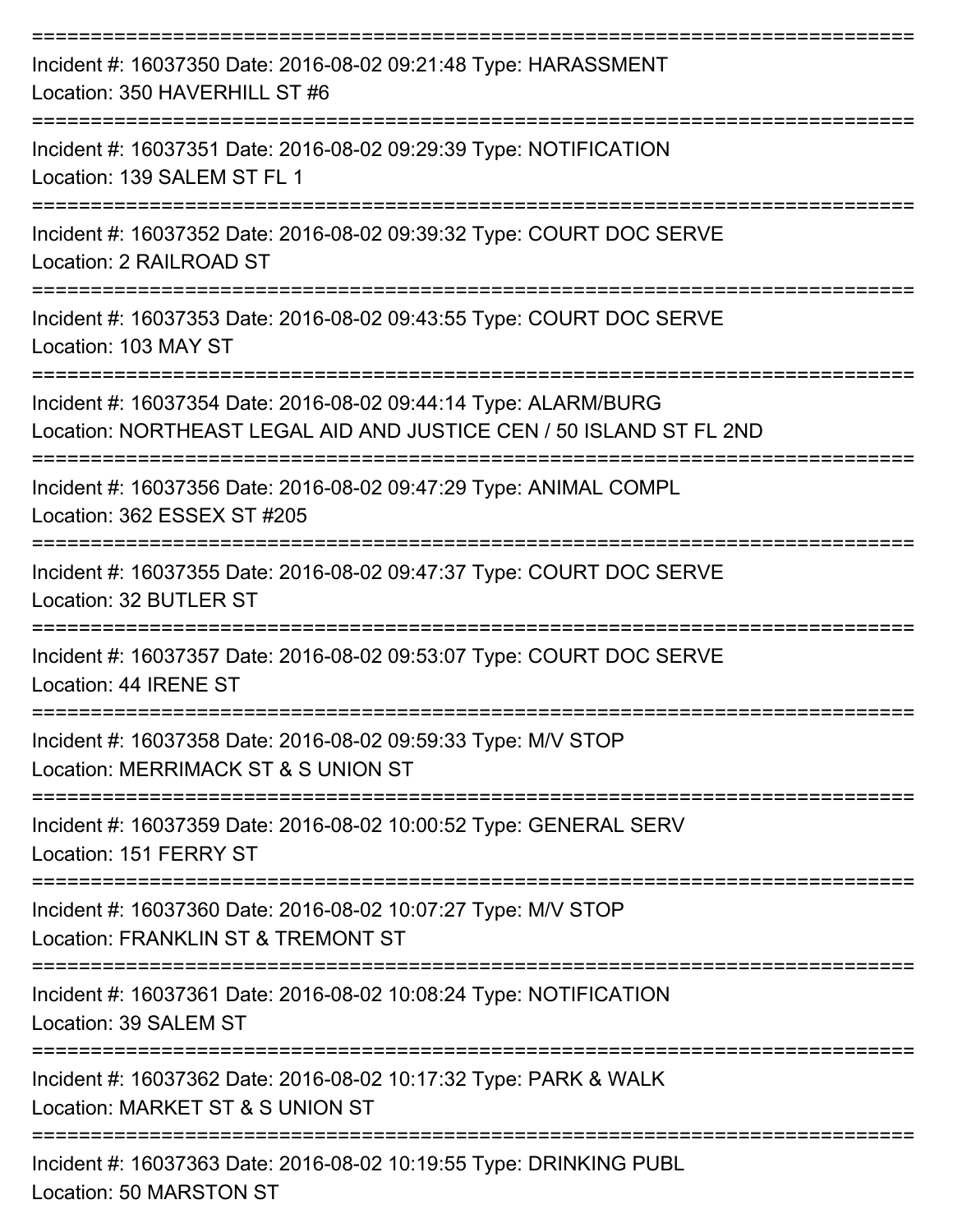| Incident #: 16037364 Date: 2016-08-02 10:29:33 Type: M/V STOP<br>Location: AMHERST ST & ANDOVER ST                            |
|-------------------------------------------------------------------------------------------------------------------------------|
| Incident #: 16037365 Date: 2016-08-02 10:36:14 Type: M/V STOP<br>Location: MERRIMACK ST & S UNION ST                          |
| Incident #: 16037366 Date: 2016-08-02 10:38:29 Type: DISTURBANCE<br>Location: SAM'S FOOD STORE / 389 BROADWAY                 |
| ==================================<br>Incident #: 16037367 Date: 2016-08-02 10:38:49 Type: M/V STOP<br>Location: 5 S UNION ST |
| Incident #: 16037368 Date: 2016-08-02 10:42:57 Type: M/V STOP<br>Location: 36 SALEM ST                                        |
| Incident #: 16037370 Date: 2016-08-02 10:43:12 Type: AUTO ACC/NO PI<br>Location: AMESBURY ST & LOWELL ST                      |
| Incident #: 16037369 Date: 2016-08-02 10:43:12 Type: INVESTIGATION<br>Location: MELVIN ST & WINTER ST                         |
| Incident #: 16037371 Date: 2016-08-02 10:43:44 Type: ANIMAL COMPL<br>Location: 168 MARSTON ST                                 |
| Incident #: 16037372 Date: 2016-08-02 10:47:30 Type: TOW OF M/V<br>Location: TRESPASS / 331 WATER ST                          |
| Incident #: 16037373 Date: 2016-08-02 10:54:53 Type: M/V STOP<br>Location: 57 WINTHROP AV                                     |
| Incident #: 16037374 Date: 2016-08-02 10:56:41 Type: TOW/REPOSSED<br>Location: 33 BENNINGTON ST                               |
| Incident #: 16037375 Date: 2016-08-02 10:57:14 Type: M/V STOP<br>Location: MERRIMACK ST & S UNION ST                          |
| Incident #: 16037376 Date: 2016-08-02 10:58:00 Type: M/V STOP<br>Location: S UNION ST & WINTHROP AV                           |
| Incident #: 16037377 Date: 2016-08-02 11:15:33 Type: STOLEN PROP<br>Location: HAVERHILL ST & LAWRENCE ST                      |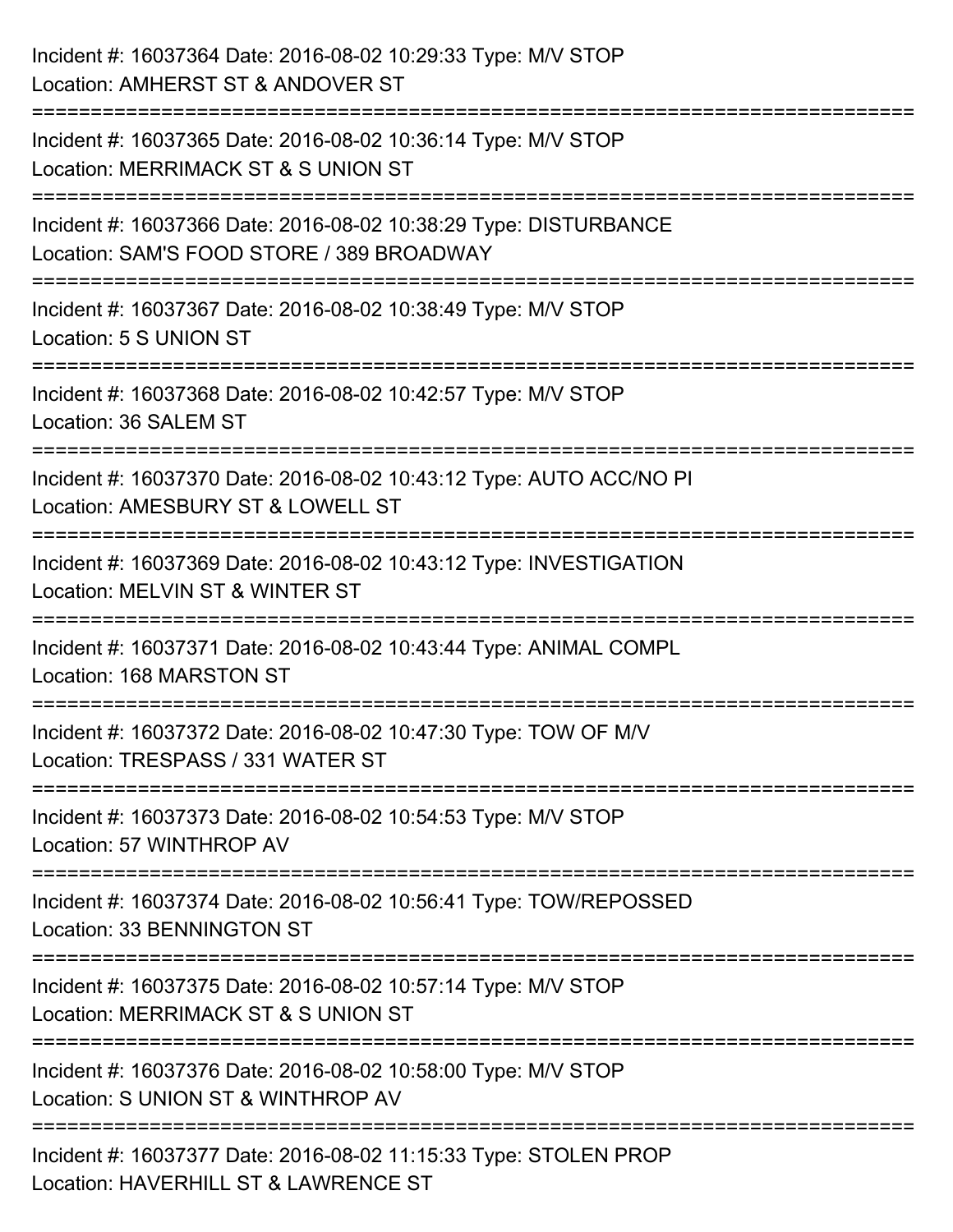| Incident #: 16037378 Date: 2016-08-02 11:17:07 Type: M/V STOP<br>Location: ANDOVER ST & BLANCHARD ST                                                 |
|------------------------------------------------------------------------------------------------------------------------------------------------------|
| Incident #: 16037379 Date: 2016-08-02 11:19:07 Type: M/V STOP<br>Location: 133 WATER ST                                                              |
| Incident #: 16037380 Date: 2016-08-02 11:19:28 Type: M/V STOP<br>Location: 77 S UNION ST                                                             |
| Incident #: 16037381 Date: 2016-08-02 11:24:36 Type: AUTO ACC/NO PI<br>Location: 360 MERRIMACK ST                                                    |
| Incident #: 16037382 Date: 2016-08-02 11:28:08 Type: SEIZED PROP<br>Location: OLIVER SCHOOL / 183 HAVERHILL ST                                       |
| Incident #: 16037383 Date: 2016-08-02 11:29:14 Type: M/V STOP<br>Location: SONIC / WINTHROP AV                                                       |
| Incident #: 16037384 Date: 2016-08-02 11:30:28 Type: PARK & WALK<br>Location: BRADFORD ST & BROADWAY                                                 |
| Incident #: 16037385 Date: 2016-08-02 11:34:22 Type: M/V STOP<br>Location: OSGOOD ST & SALEM ST                                                      |
| Incident #: 16037386 Date: 2016-08-02 11:36:32 Type: TOW OF M/V<br>Location: 250 BAILEY ST                                                           |
| Incident #: 16037387 Date: 2016-08-02 11:41:02 Type: AUTO ACC/NO PI<br>Location: FROSTY MUG / 275 MERRIMACK ST<br>================================== |
| Incident #: 16037388 Date: 2016-08-02 11:41:11 Type: SUS PERS/MV<br>Location: BELKNAP ST & EVERETT ST                                                |
| Incident #: 16037389 Date: 2016-08-02 11:49:55 Type: COURT DOC SERVE<br>Location: 163 SANBORN ST                                                     |
| Incident #: 16037390 Date: 2016-08-02 11:52:23 Type: TOW OF M/V<br>Location: 100 E HAVERHILL ST                                                      |
| Incident #: 16037392 Date: 2016-08-02 11:53:47 Type: DOMESTIC/PAST<br>Location: 256 ESSEX ST #203                                                    |

===========================================================================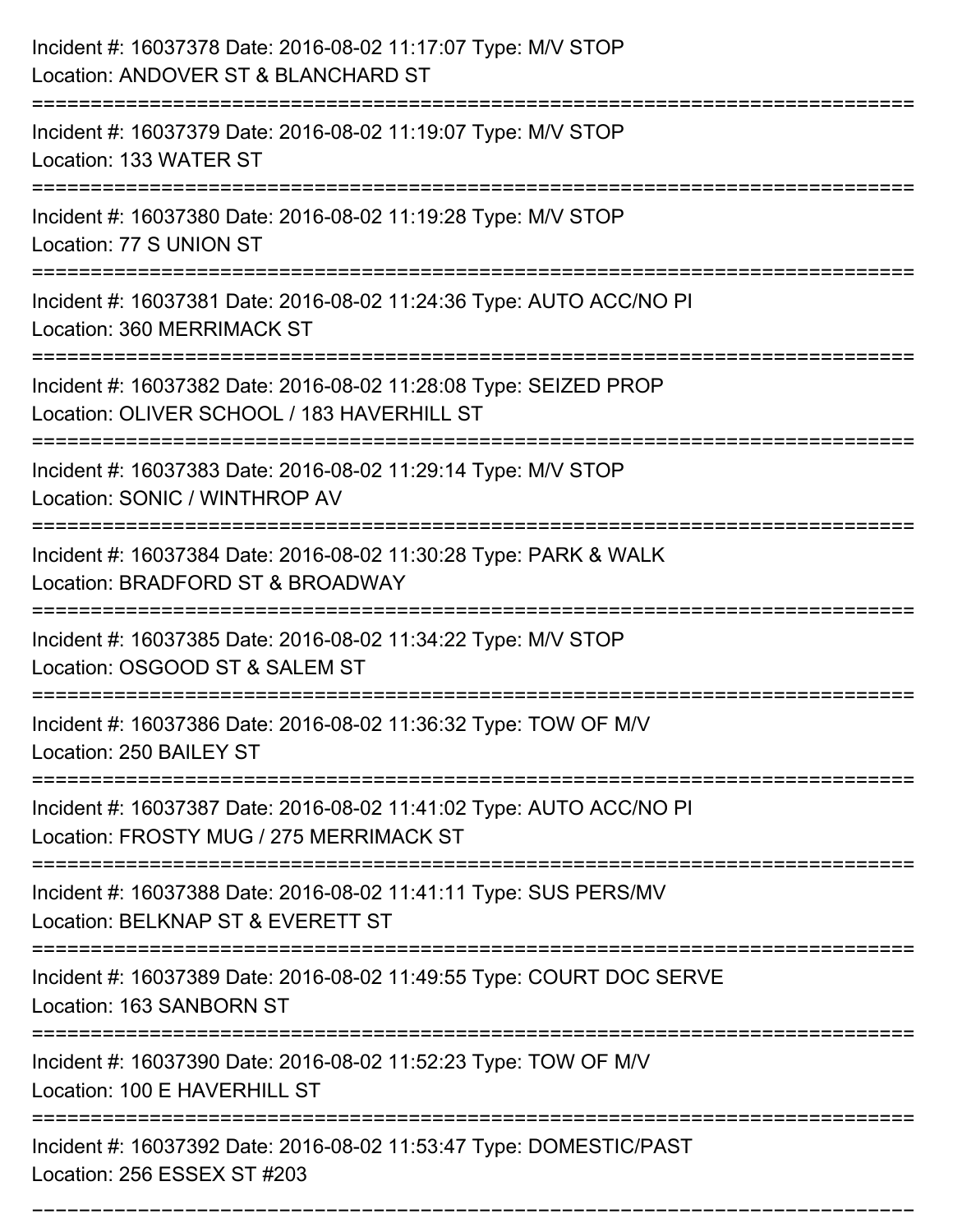| Incident #: 16037391 Date: 2016-08-02 11:54:37 Type: M/V STOP<br>Location: OSGOOD ST & SALEM ST                                         |
|-----------------------------------------------------------------------------------------------------------------------------------------|
| Incident #: 16037393 Date: 2016-08-02 11:57:17 Type: COURT DOC SERVE<br>Location: 96 CHESTER ST                                         |
| Incident #: 16037394 Date: 2016-08-02 11:59:24 Type: WARRANT SERVE<br>Location: 138 S UNION ST #8<br>================================== |
| Incident #: 16037395 Date: 2016-08-02 12:01:21 Type: M/V STOP<br>Location: 243 S BROADWAY                                               |
| Incident #: 16037396 Date: 2016-08-02 12:01:51 Type: FIRE<br><b>Location: 49 TRENTON ST</b><br>============================             |
| Incident #: 16037397 Date: 2016-08-02 12:04:15 Type: M/V STOP<br>Location: S UNION ST & SALEM ST                                        |
| Incident #: 16037398 Date: 2016-08-02 12:04:58 Type: PARK & WALK<br>Location: BRADFORD ST & BROADWAY                                    |
| Incident #: 16037399 Date: 2016-08-02 12:09:11 Type: COURT DOC SERVE<br>Location: 230 ANDOVER ST                                        |
| Incident #: 16037400 Date: 2016-08-02 12:10:54 Type: DOMESTIC/PROG<br>Location: 39 TREMONT ST                                           |
| Incident #: 16037401 Date: 2016-08-02 12:15:19 Type: COURT DOC SERVE<br>Location: 133 FARNHAM                                           |
| Incident #: 16037402 Date: 2016-08-02 12:27:05 Type: PARK & WALK<br>Location: BRADFORD ST & BROADWAY                                    |
| Incident #: 16037403 Date: 2016-08-02 12:45:30 Type: 209A/SERVE<br>Location: 16 HANCOCK ST                                              |
| Incident #: 16037404 Date: 2016-08-02 12:57:20 Type: STOL/MV/PAS<br>Location: 5-7 MERRIMACK ST #\                                       |
| Incident #: 16037405 Date: 2016-08-02 13:09:15 Type: M/V STOP<br>Location: 3649175 / ANDOVER ST & S UNION ST                            |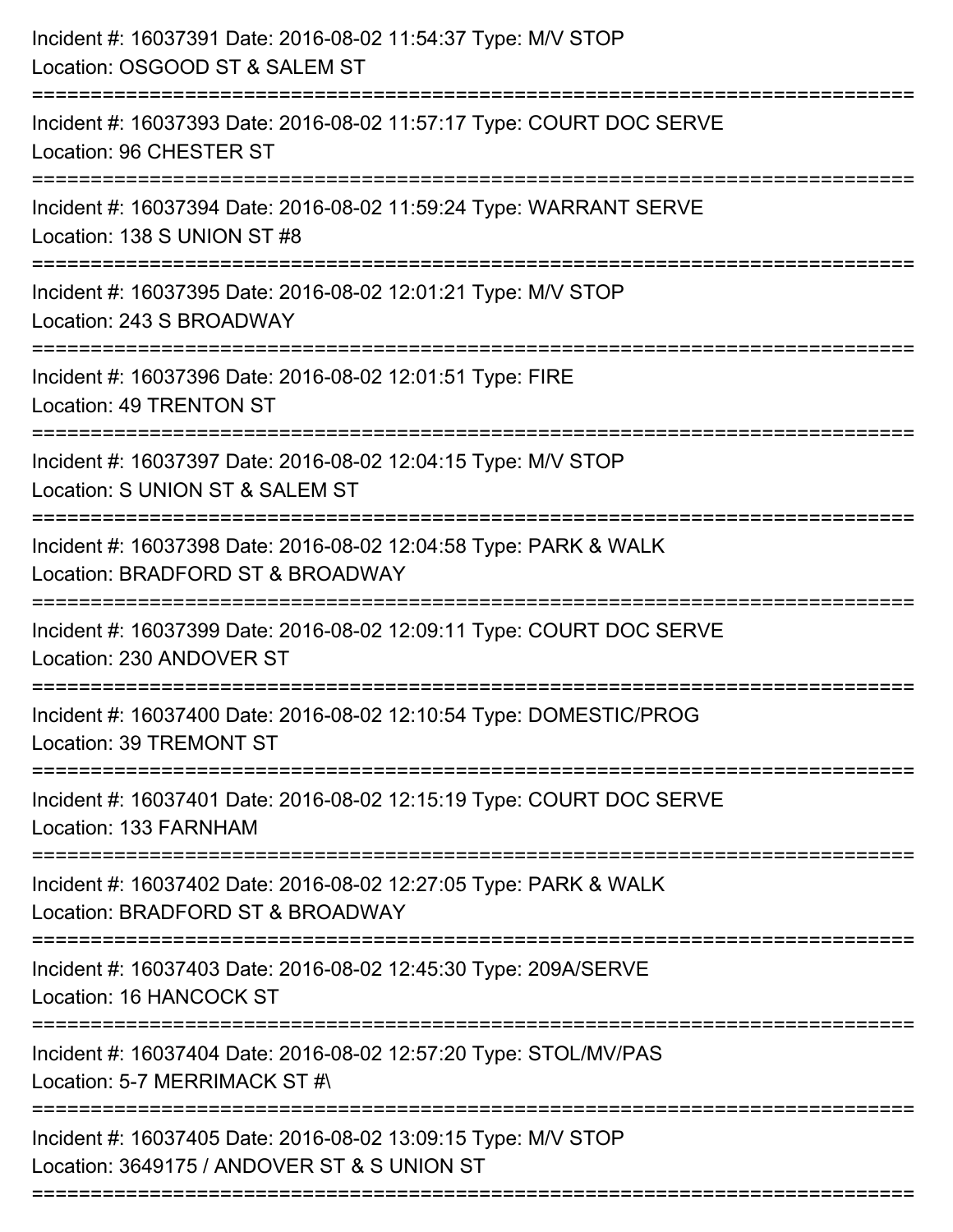Location: HOWARD PARK / null

| Incident #: 16037408 Date: 2016-08-02 13:26:57 Type: HIT & RUN M/V<br>Location: ESSEX ST & NEWBURY ST                             |
|-----------------------------------------------------------------------------------------------------------------------------------|
| Incident #: 16037407 Date: 2016-08-02 13:27:16 Type: INVEST CONT<br>Location: 27 YALE ST                                          |
| Incident #: 16037409 Date: 2016-08-02 13:44:14 Type: LARCENY/PAST<br><b>Location: 210 MERRIMACK ST</b>                            |
| Incident #: 16037410 Date: 2016-08-02 13:46:49 Type: M/V STOP<br>Location: 6DTK80 / S UNION ST & SALEM ST                         |
| Incident #: 16037411 Date: 2016-08-02 13:51:33 Type: M/V STOP<br>Location: 512RF2 / OSGOOD ST & SALEM ST                          |
| =================================<br>Incident #: 16037412 Date: 2016-08-02 13:53:07 Type: SUS PERS/MV<br><b>Location: WEST ST</b> |
| Incident #: 16037413 Date: 2016-08-02 13:58:32 Type: SUS PERS/MV<br><b>Location: FOSTER ST</b>                                    |
| Incident #: 16037414 Date: 2016-08-02 14:12:03 Type: HIT & RUN M/V<br>Location: PARK ST & WALNUT ST                               |
| Incident #: 16037415 Date: 2016-08-02 14:18:37 Type: M/V STOP<br>Location: OSGOOD ST & SALEM ST                                   |
| ;=============<br>Incident #: 16037416 Date: 2016-08-02 14:29:11 Type: SUS PERS/MV<br>Location: 133 BURKE ST                      |
| Incident #: 16037417 Date: 2016-08-02 14:30:55 Type: M/V STOP<br>Location: PHILLIPS ST & SALEM ST                                 |
| Incident #: 16037418 Date: 2016-08-02 14:45:14 Type: DISTURBANCE<br>Location: 7 AUTO SALES / 9 JORDAN ST                          |
| Incident #: 16037419 Date: 2016-08-02 14:54:01 Type: LARCENY/MV/PAST<br><b>Location: BENNINGTON ST</b>                            |
|                                                                                                                                   |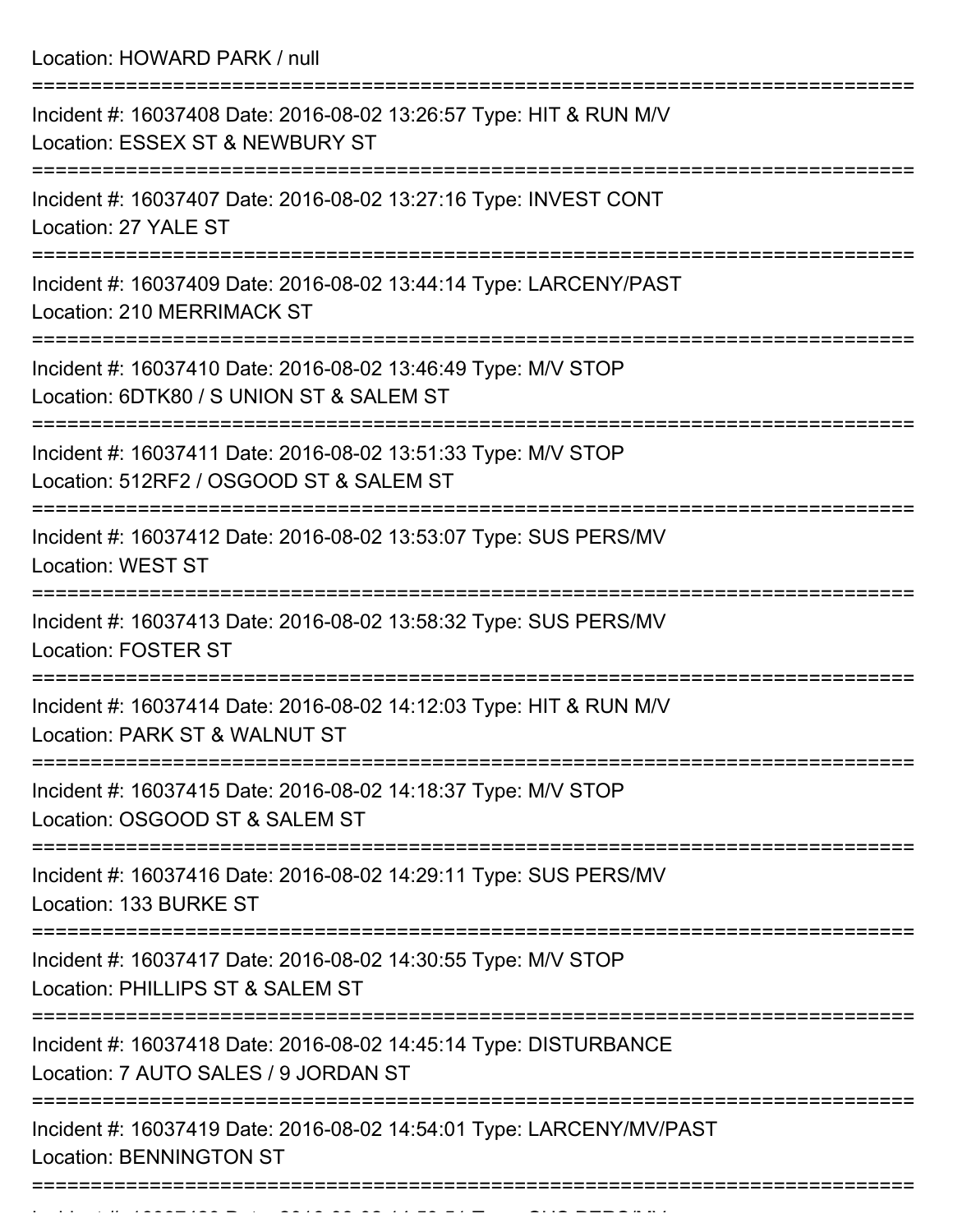Location: FALLS BRIDGE

| Incident #: 16037421 Date: 2016-08-02 15:23:54 Type: M/V STOP<br>Location: 144 S UNION ST                          |
|--------------------------------------------------------------------------------------------------------------------|
| Incident #: 16037422 Date: 2016-08-02 15:27:25 Type: E911 HANGUP<br>Location: GLAMMERS, BOUTIQUE / 165 LAWRENCE ST |
| Incident #: 16037423 Date: 2016-08-02 15:29:49 Type: INVESTIGATION<br>Location: 222 PARK ST                        |
| Incident #: 16037424 Date: 2016-08-02 15:34:25 Type: M/V STOP<br>Location: 33 SPRUCE ST                            |
| Incident #: 16037425 Date: 2016-08-02 15:55:55 Type: ALARM/BURG<br>Location: MORAN RESD, / 77 S BOWDOIN ST         |
| Incident #: 16037426 Date: 2016-08-02 15:59:56 Type: SUS PERS/MV<br>Location: 2 MUSEUM SQ #903                     |
| Incident #: 16037427 Date: 2016-08-02 16:02:58 Type: MAL DAMAGE<br>Location: PEREZ FUNERAL HOME / 298 S BROADWAY   |
| Incident #: 16037428 Date: 2016-08-02 16:05:20 Type: MISSING PERS<br>Location: 528 ANDOVER ST                      |
| Incident #: 16037429 Date: 2016-08-02 16:15:16 Type: AUTO ACC/NO PI<br>Location: BAILEY ST & PHILLIPS ST           |
| Incident #: 16037430 Date: 2016-08-02 16:17:46 Type: TOW OF M/V<br>Location: TRESPASS / 20 CAMELLA TEOLI WY        |
| Incident #: 16037431 Date: 2016-08-02 16:28:35 Type: AUTO ACC/NO PI<br>Location: BROADWAY & ESSEX ST               |
| Incident #: 16037432 Date: 2016-08-02 16:30:22 Type: MEDIC SUPPORT<br>Location: 183 PARKER ST #6                   |
| Incident #: 16037433 Date: 2016-08-02 17:01:12 Type: ALARM/BURG<br>Location: GOOD SHEPARD / 412 HAMPSHIRE ST       |
|                                                                                                                    |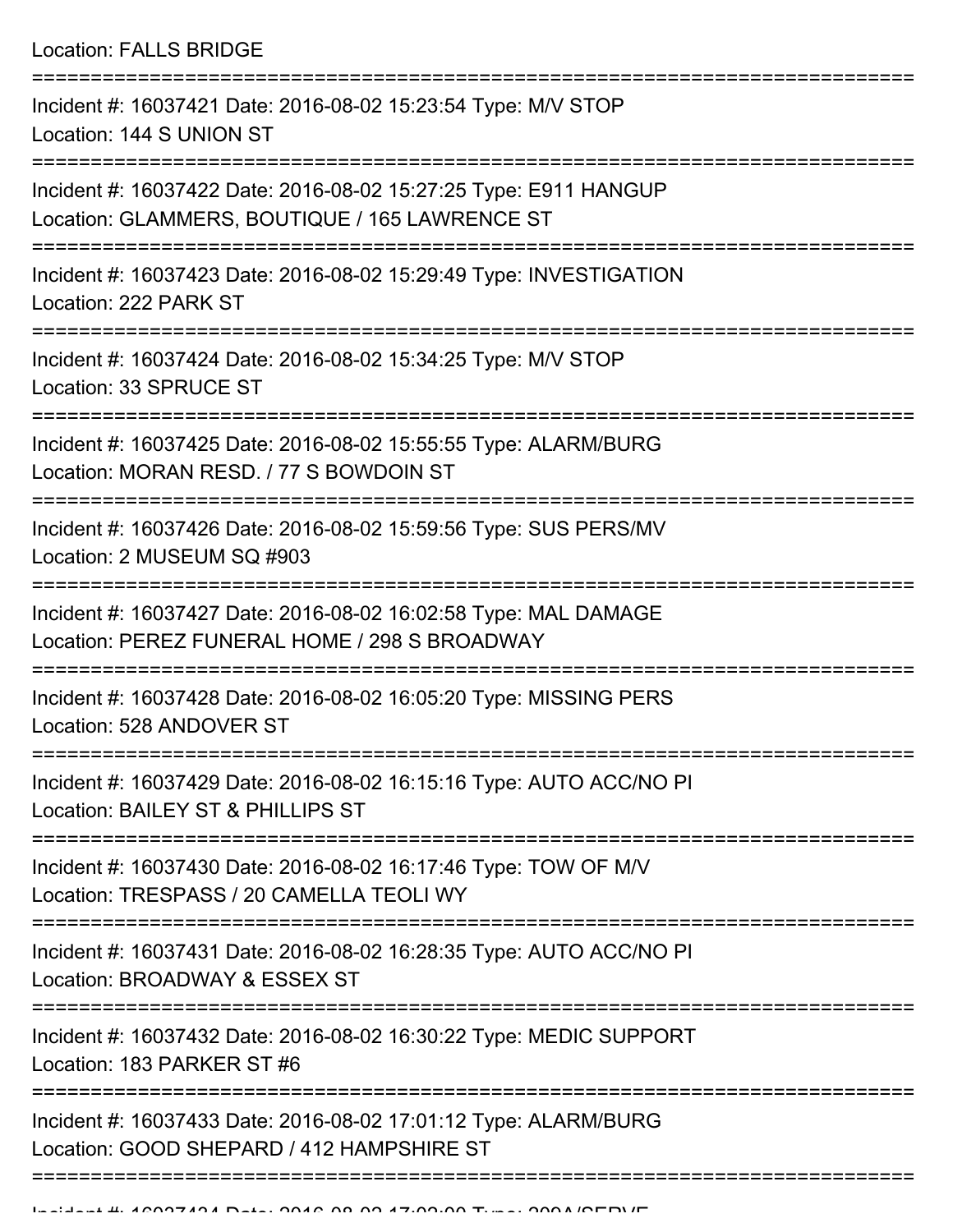Location: 41 FERN ST =========================================================================== Incident #: 16037435 Date: 2016-08-02 17:15:20 Type: HIT & RUN M/V Location: 12 BASSWOOD ST =========================================================================== Incident #: 16037436 Date: 2016-08-02 17:29:39 Type: DISORDERLY

Location: DISCOUNT LIQUORS / 103 BROADWAY

===========================================================================

Incident #: 16037437 Date: 2016-08-02 17:33:21 Type: DRUG VIO

Location: 40 OHIO AV

```
===========================================================================
```
Incident #: 16037438 Date: 2016-08-02 17:36:59 Type: AUTO ACC/PED Location: COMMON ST & NEWBURY ST

===========================================================================

Incident #: 16037439 Date: 2016-08-02 17:40:37 Type: IDENTITY THEFT

Location: 921 ESSEX ST

===========================================================================

Incident #: 16037440 Date: 2016-08-02 17:50:20 Type: M/V STOP Location: HAMPSHIRE ST & LOWELL ST

===========================================================================

Incident #: 16037441 Date: 2016-08-02 18:05:41 Type: SHOTS FIRED

Location: 136 BUTLER ST

===========================================================================

Incident #: 16037442 Date: 2016-08-02 18:07:52 Type: AUTO ACC/NO PI Location: COMMON ST & HAMPSHIRE ST

===========================================================================

Incident #: 16037443 Date: 2016-08-02 18:12:13 Type: AUTO ACC/NO PI Location: CARVER ST & SHATTUCK ST

===========================================================================

Incident #: 16037444 Date: 2016-08-02 18:17:42 Type: NOISE ORD

Location: 75 AVON ST

===========================================================================

Incident #: 16037445 Date: 2016-08-02 18:19:57 Type: HIT & RUN M/V

Location: 18 SWAN ST

===========================================================================

Incident #: 16037446 Date: 2016-08-02 18:26:23 Type: M/V STOP

Location: KINGSTON ST & S BROADWAY

===========================================================================

Incident #: 16037447 Date: 2016-08-02 18:30:29 Type: ALARM/BURG Location: MILL DIRECT TEXTILE / 15 UNION ST FL 3RD

===========================================================================

Incident #: 16037448 Date: 2016-08-02 18:45:50 Type: SUS PERS/MV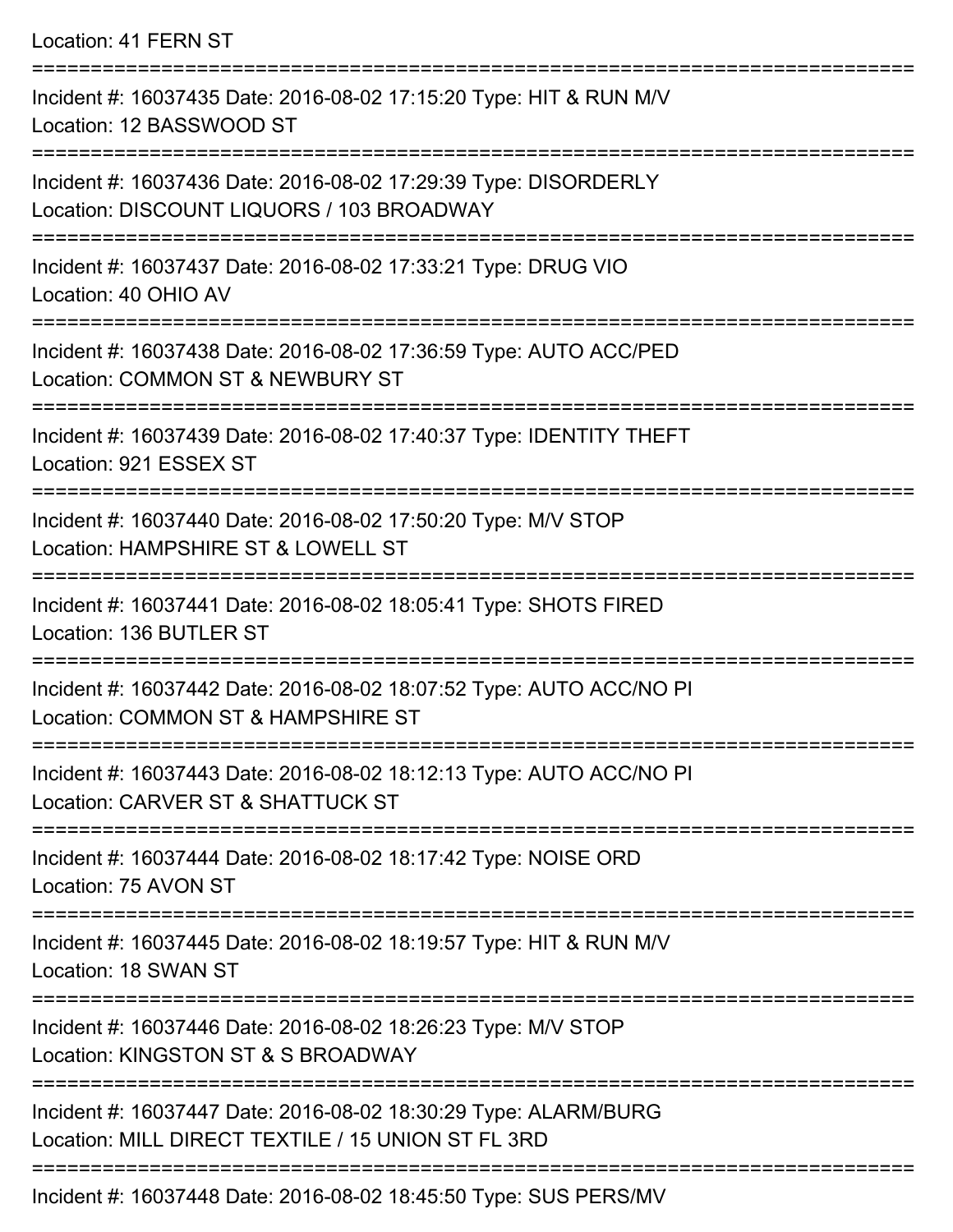| Incident #: 16037449 Date: 2016-08-02 19:05:57 Type: SUS PERS/MV<br>Location: DENNYS / 160 WINTHROP AV                |
|-----------------------------------------------------------------------------------------------------------------------|
| Incident #: 16037450 Date: 2016-08-02 19:21:43 Type: WARRANT SERVE<br>Location: 350 AMES ST                           |
| Incident #: 16037451 Date: 2016-08-02 19:23:49 Type: NOISE ORD<br>Location: 2 CYR DR                                  |
| Incident #: 16037452 Date: 2016-08-02 19:25:56 Type: M/V STOP<br>Location: 116 CROSS ST                               |
| Incident #: 16037453 Date: 2016-08-02 19:42:01 Type: NOISE ORD<br><b>Location: ROWE ST</b>                            |
| Incident #: 16037454 Date: 2016-08-02 19:42:36 Type: INVEST CONT<br>Location: 56 MECHANIC ST                          |
| Incident #: 16037455 Date: 2016-08-02 19:46:23 Type: RECOV/STOL/MV<br><b>Location: 35 PLEASANT TER</b><br>=========== |
| Incident #: 16037456 Date: 2016-08-02 19:52:03 Type: DOMESTIC/PROG<br>Location: 44 DURHAM ST                          |
| Incident #: 16037457 Date: 2016-08-02 19:58:38 Type: GENERAL SERV<br>Location: 31 RIDGE RD                            |
| Incident #: 16037458 Date: 2016-08-02 20:12:53 Type: HIT & RUN M/V<br>Location: 51 CHESTER ST                         |
| Incident #: 16037459 Date: 2016-08-02 20:15:17 Type: FIGHT<br>Location: HENNESSEY SCHOOL / 122 HANCOCK ST             |
| Incident #: 16037460 Date: 2016-08-02 20:22:09 Type: NOISE ORD<br>Location: 45 CLIFTON ST                             |
| Incident #: 16037461 Date: 2016-08-02 20:31:38 Type: DISTURBANCE<br>Location: 120 HANCOCK ST                          |
| Incident #: 16037462 Date: 2016-08-02 20:41:35 Type: ALARM/BURG                                                       |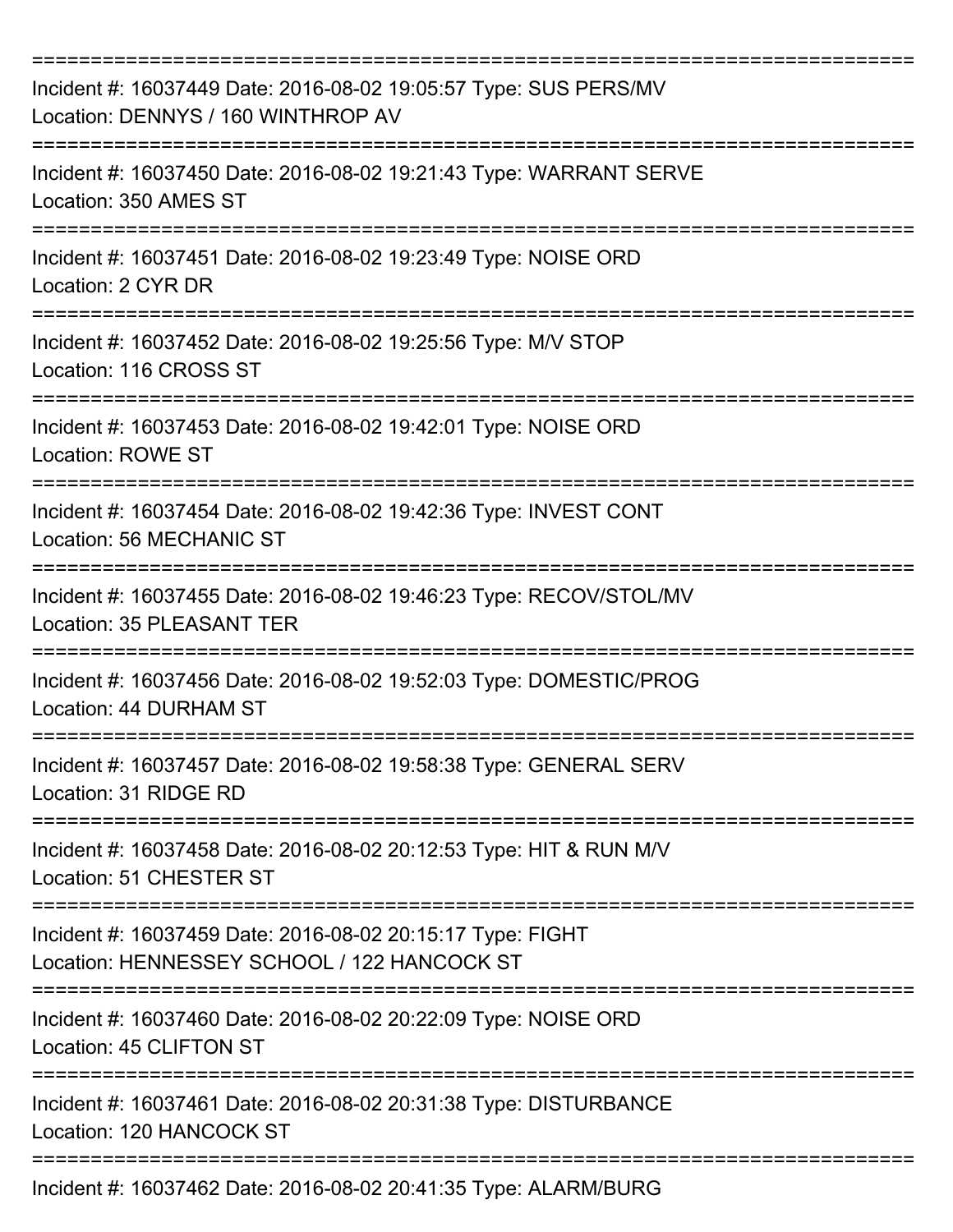| Incident #: 16037463 Date: 2016-08-02 20:48:13 Type: MAN DOWN<br>Location: CROWN FRIED CHICKEN / 205 BROADWAY          |
|------------------------------------------------------------------------------------------------------------------------|
| Incident #: 16037464 Date: 2016-08-02 21:23:14 Type: M/V STOP<br>Location: 256 ESSEX ST                                |
| Incident #: 16037465 Date: 2016-08-02 21:24:32 Type: MAL DAMAGE<br>Location: 20 DAISY ST #106                          |
| Incident #: 16037466 Date: 2016-08-02 21:33:41 Type: FIRE WORKS<br>Location: 1 STEINER ST                              |
| Incident #: 16037467 Date: 2016-08-02 21:34:57 Type: M/V STOP<br>Location: AMESBURY ST & ESSEX ST                      |
| Incident #: 16037468 Date: 2016-08-02 21:39:39 Type: ROBBERY ARMED<br>Location: 131 BERKELEY ST                        |
| Incident #: 16037469 Date: 2016-08-02 21:43:29 Type: M/V STOP<br>Location: HAMPSHIRE ST & METHUEN ST                   |
| Incident #: 16037470 Date: 2016-08-02 21:59:23 Type: ALARM/BURG<br>Location: NATIONAL SALES ASSOCIATIONS / 51 GLENN ST |
| Incident #: 16037471 Date: 2016-08-02 22:00:35 Type: NOISE ORD<br>Location: 282 FARNHAM ST FL 3RD                      |
| Incident #: 16037472 Date: 2016-08-02 22:07:51 Type: SHOTS FIRED<br><b>Location: MANCHESTER ST</b>                     |
| Incident #: 16037473 Date: 2016-08-02 22:10:21 Type: DISORDERLY<br>Location: 697 ESSEX ST                              |
| Incident #: 16037474 Date: 2016-08-02 22:13:20 Type: M/V STOP<br><b>Location: 85 MANCHESTER ST</b>                     |
| Incident #: 16037475 Date: 2016-08-02 22:23:28 Type: GUN CALL<br>Location: 360 LAWRENCE ST                             |
| Incident #: 16037476 Date: 2016-08-02 22:28:13 Type: SHOTS FIRED                                                       |